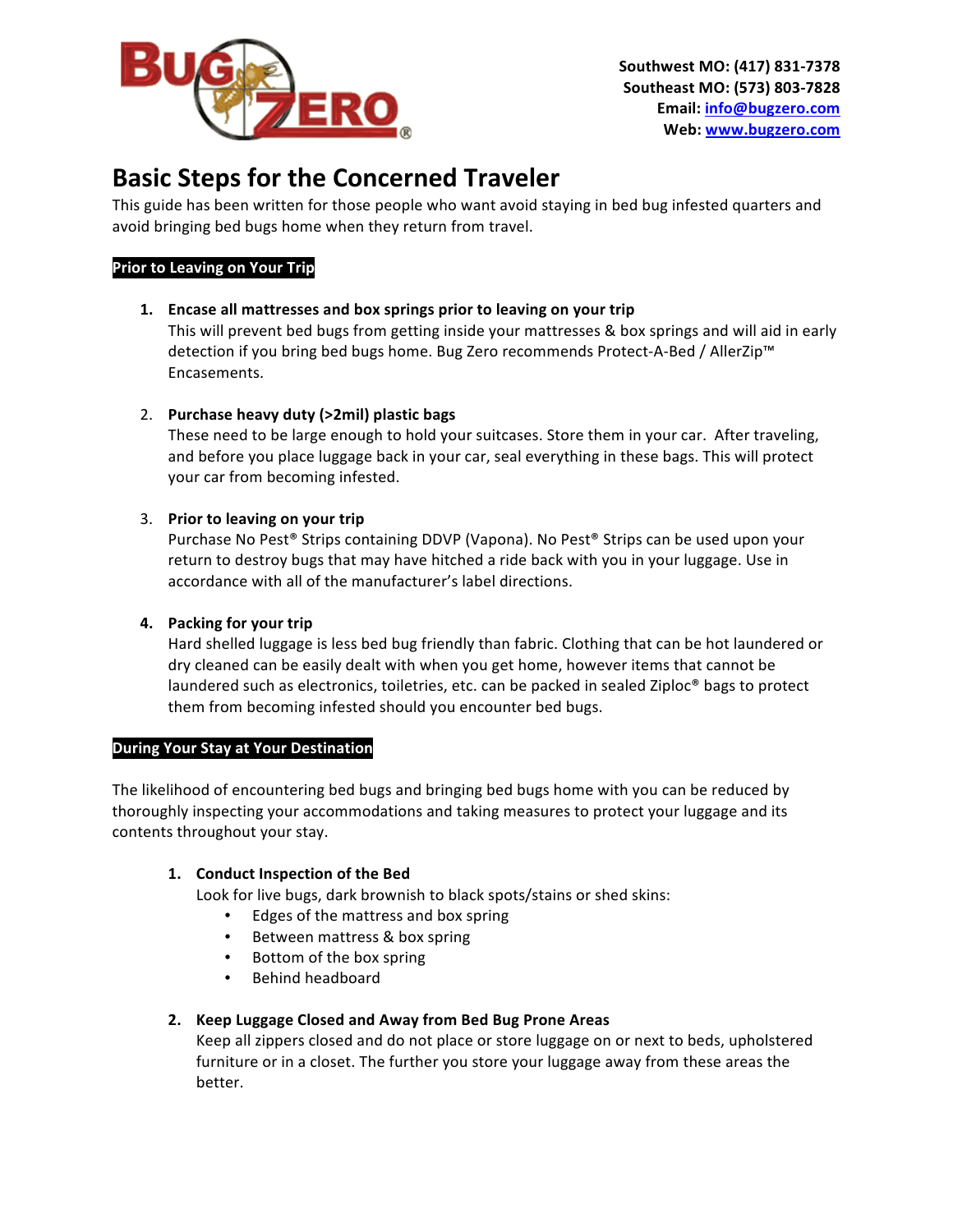

#### 3. Keep items that cannot be laundered in sealed Ziploc<sup>®</sup> Bags

Items that cannot be laundered such as books, electronics, toiletries, jewelry etc... should be kept sealed in Ziploc® bags whenever they are not in use. Even laptop computers can be kept in sealed Ziploc<sup>®</sup> bags when not in use, especially during the nighttime hours while you are sleeping.

## 4. **If you suspect bed bugs in your hotel room**

Quietly notify property management. Even the very best properties are vulnerable to bed bugs. Reputable management will appreciate your help in discovering them. Remember that the bugs you see may not be bed bugs. If you are able to collect a specimen in a container, Bug Zero can identify it for you.

#### **Returning Home From Your Destination**

If you believe you encountered bed bugs during your stay or that your personal belongings are infested, you should keep all items sealed in bags and call Bug Zero to evaluate the situation. Otherwise, we recommend the following:

## 1. Bag and seal luggage before placing in your vehicle

All luggage should be placed in the plastic bags that you packed in your vehicle before leaving on your trip and sealed tightly. If bed bugs are in or on your luggage this step will keep them isolated until you can deal with the luggage and its contents at home and will prevent bugs from leaving the luggage and infesting the vehicle.

### 2. Unpack Luggage Carefully and Methodically

Do not take your luggage inside your home. If possible, unpack your luggage in an area that is well lit and away from any furniture and sleeping areas (some examples include: outdoors, or in a garage).

- Remove luggage from plastic bag and discard of it in an outdoor trash receptacle. Unpack one suitcase at a time, separating clothing that can be laundered, clothing that must be dry cleaned, and items that cannot be laundered.
- Items that cannot be laundered that were sealed in Ziploc<sup>®</sup> bags throughout your stay can be removed from the bags and the bags immediately discarded in an outdoor trash receptacle. If you were diligent in keeping these items sealed while traveling except for times that they were in use, the likelihood of these items being infested is minimal. If you still have any concerns about these items you can refer to the actions listed below for "Items that cannot be hot laundered or dry cleaned"
- All clothing including "Dry Clean Only" items should be sealed in plastic garbage bags and placed aside.
- Bags should remain sealed until they can either be hot laundered or dealt with using one of the alternative methods discussed in the section below "Addressing Items that Have Been Removed from the Suitcase".